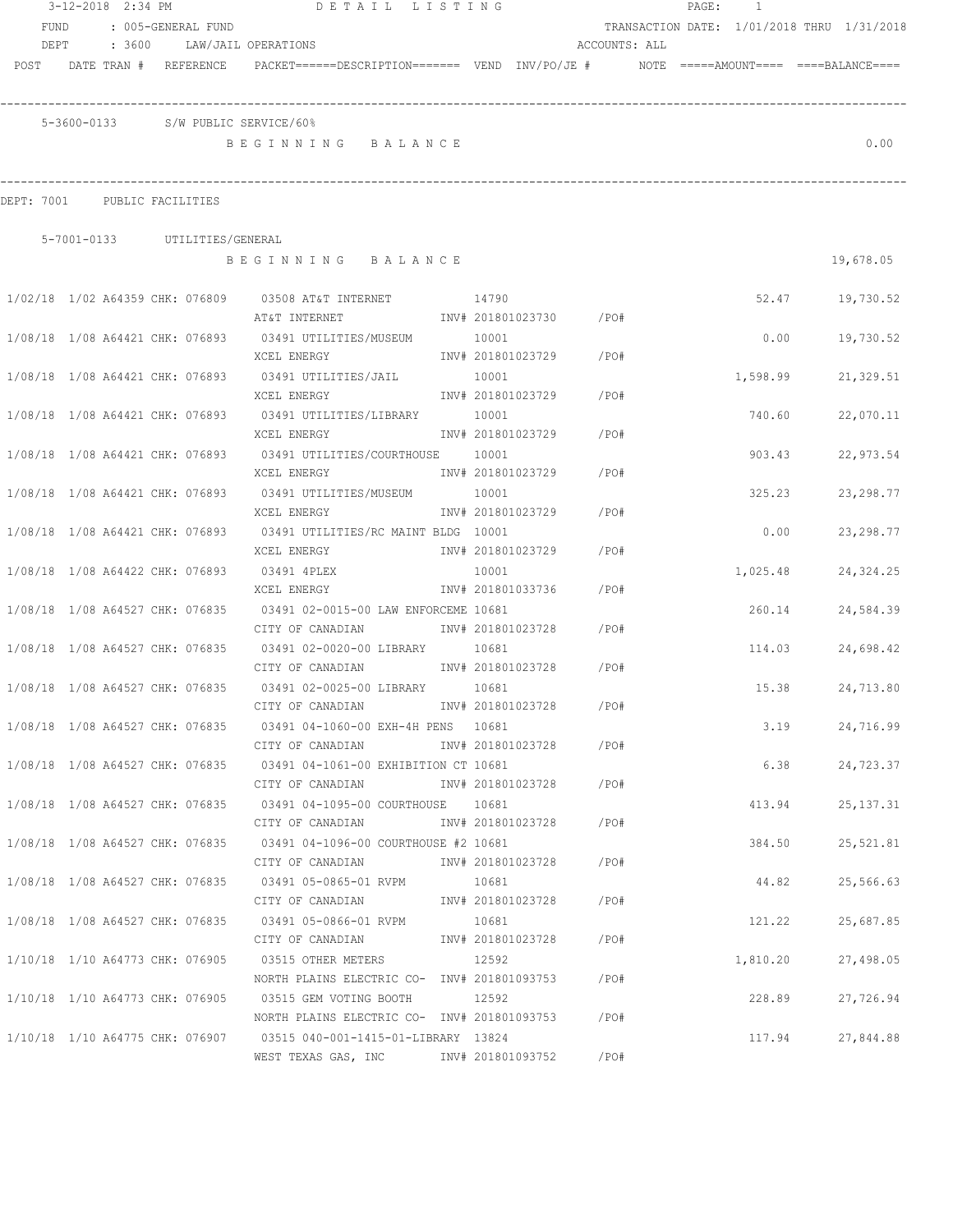|                                 | 3-12-2018 2:34 PM |                          | DETAIL LISTING                                                                       |  |               |                   |                        | PAGE: | $\mathcal{L}$ |                                            |
|---------------------------------|-------------------|--------------------------|--------------------------------------------------------------------------------------|--|---------------|-------------------|------------------------|-------|---------------|--------------------------------------------|
| FUND                            |                   | : 005-GENERAL FUND       |                                                                                      |  |               |                   |                        |       |               | TRANSACTION DATE: 1/01/2018 THRU 1/31/2018 |
| DEPT                            |                   | : 7001 PUBLIC FACILITIES |                                                                                      |  |               |                   | ACCOUNTS: ALL          |       |               |                                            |
| POST DATE TRAN # REFERENCE      |                   |                          | PACKET======DESCRIPTION======= VEND INV/PO/JE # NOTE =====AMOUNT==== ====BALANCE==== |  |               |                   |                        |       |               |                                            |
|                                 |                   |                          |                                                                                      |  |               |                   |                        |       |               |                                            |
|                                 |                   |                          | 1/10/18 1/10 A64775 CHK: 076907 03515 040-001-4000-01 EX CENTE 13824                 |  |               |                   |                        |       | 1,506.98      | 29,351.86                                  |
|                                 |                   |                          | WEST TEXAS GAS, INC NOT INV# 201801093752                                            |  |               |                   | /PO#                   |       |               |                                            |
| 1/10/18 1/10 A64775 CHK: 076907 |                   |                          | 03515 040-001-5735-02-MUSEUM 13824                                                   |  |               |                   |                        |       | 242.82        | 29,594.68                                  |
|                                 |                   |                          | WEST TEXAS GAS, INC MOV# 201801093752 / PO#                                          |  |               |                   |                        |       |               |                                            |
|                                 |                   |                          | 1/10/18 1/10 A64775 CHK: 076907 03515 040-001-5815-01-BALLPARK 13824                 |  |               |                   |                        |       | 31.45         | 29,626.13                                  |
|                                 |                   |                          | WEST TEXAS GAS, INC MONTH 201801093752 / PO#                                         |  |               |                   |                        |       |               |                                            |
|                                 |                   |                          | 1/10/18 1/10 A64775 CHK: 076907 03515 040-001-5810-01-PAVILION 13824                 |  |               |                   |                        |       | 95.60         | 29,721.73                                  |
|                                 |                   |                          | WEST TEXAS GAS, INC MONTH 201801093752 / PO#                                         |  |               |                   |                        |       |               |                                            |
|                                 |                   |                          | 1/10/18 1/10 A64775 CHK: 076907 03515 040-001-1405-01 COURTHOU 13824                 |  |               |                   |                        |       | 271.46        | 29,993.19                                  |
|                                 |                   |                          | WEST TEXAS GAS, INC MONTH 201801093752 / PO#                                         |  |               |                   |                        |       |               |                                            |
| 1/10/18 1/10 A64775 CHK: 076907 |                   |                          | 03515 040-013-0045-00 CFD MAIN 13824                                                 |  |               |                   |                        |       | 135.12        | 30, 128.31                                 |
|                                 |                   |                          | WEST TEXAS GAS, INC MONTH 201801093752                                               |  |               |                   | $/$ PO#                |       |               |                                            |
| 1/29/18 1/29 A64849 CHK: 076942 |                   |                          | 03518 02-0015-00 LAW ENFORCEME 10681                                                 |  |               |                   |                        |       | 175.55        | 30,303.86                                  |
|                                 |                   |                          | CITY OF CANADIAN MW# 201801263766                                                    |  |               |                   | $/$ PO#                |       |               |                                            |
| 1/29/18 1/29 A64849 CHK: 076942 |                   |                          | 03518 02-0020-00 LIBRARY 10681                                                       |  |               |                   |                        |       | 37.13         | 30,340.99                                  |
|                                 |                   |                          | CITY OF CANADIAN MW# 201801263766                                                    |  |               |                   | $/$ PO#                |       |               |                                            |
| 1/29/18 1/29 A64849 CHK: 076942 |                   |                          | 03518 02-0025-00 LIBRARY 10681                                                       |  |               |                   |                        |       | 15.38         | 30, 356.37                                 |
|                                 |                   |                          | CITY OF CANADIAN                                                                     |  |               | INV# 201801263766 | /PO#                   |       |               |                                            |
| 1/29/18 1/29 A64849 CHK: 076942 |                   |                          | 03518 04-1060-00 EXH-4H PENS 10681                                                   |  |               |                   |                        |       | 3.19          | 30, 359.56                                 |
|                                 |                   |                          | CITY OF CANADIAN                                                                     |  |               | INV# 201801263766 | /PO#                   |       |               |                                            |
| 1/29/18 1/29 A64849 CHK: 076942 |                   |                          | 03518 04-1061-00 EXHIBITION CT 10681                                                 |  |               |                   |                        |       | 22.33         | 30,381.89                                  |
|                                 |                   |                          | CITY OF CANADIAN                                                                     |  |               | INV# 201801263766 | /PO#                   |       |               |                                            |
| 1/29/18 1/29 A64849 CHK: 076942 |                   |                          | 03518 04-1095-00 COURTHOUSE 10681                                                    |  |               |                   |                        |       | 736.92        | 31, 118.81                                 |
|                                 |                   |                          | CITY OF CANADIAN                                                                     |  |               |                   | INV# 201801263766 /PO# |       |               |                                            |
| 1/29/18 1/29 A64849 CHK: 076942 |                   |                          | 03518 04-1096-00 COURTHOUSE #2 10681                                                 |  |               |                   |                        |       | 576.75        | 31,695.56                                  |
|                                 |                   |                          | CITY OF CANADIAN                                                                     |  |               |                   | INV# 201801263766 /PO# |       |               |                                            |
| 1/29/18 1/29 A64849 CHK: 076942 |                   |                          | 03518 05-0865-01 RVPM                                                                |  | 10681         |                   |                        |       | 44.82         | 31,740.38                                  |
|                                 |                   |                          | CITY OF CANADIAN                                                                     |  |               |                   | INV# 201801263766 /PO# |       |               |                                            |
|                                 |                   |                          | 1/29/18 1/29 A64849 CHK: 076942 03518 05-0866-01 RVPM                                |  | 10681         |                   |                        |       |               | 70.18 31,810.56                            |
|                                 |                   |                          | CITY OF CANADIAN                                                                     |  |               | INV# 201801263766 | $/$ PO#                |       |               |                                            |
|                                 |                   |                          | ============ JANUARY ACTIVITY DB:                                                    |  |               | 12,132.51 CR:     | 0.00                   |       | 12,132.51     |                                            |
|                                 |                   |                          |                                                                                      |  |               |                   |                        |       |               |                                            |
|                                 |                   |                          |                                                                                      |  | 12,132.51 CR: |                   | 0.00                   |       |               |                                            |

DEPT: 7016 CEMETERY

| 5-7016-0133                     | UTILITIES     | BEGINNING                       | BALANCE |                            |     |              |       | 25.50 |
|---------------------------------|---------------|---------------------------------|---------|----------------------------|-----|--------------|-------|-------|
| 1/08/18 1/08 A64421 CHK: 076893 |               | 03491 UTILITIES/CEMETERY        |         | 10001                      |     |              | 11.92 | 37.42 |
|                                 | ============= | XCEL ENERGY<br>JANUARY ACTIVITY | DB:     | INV# 201801023729<br>11.92 | CR: | /PO#<br>0.00 | 11.92 |       |
|                                 | ============= | ACCOUNT TOTAL                   | DB:     | 11.92                      | CR: | 0.00         |       |       |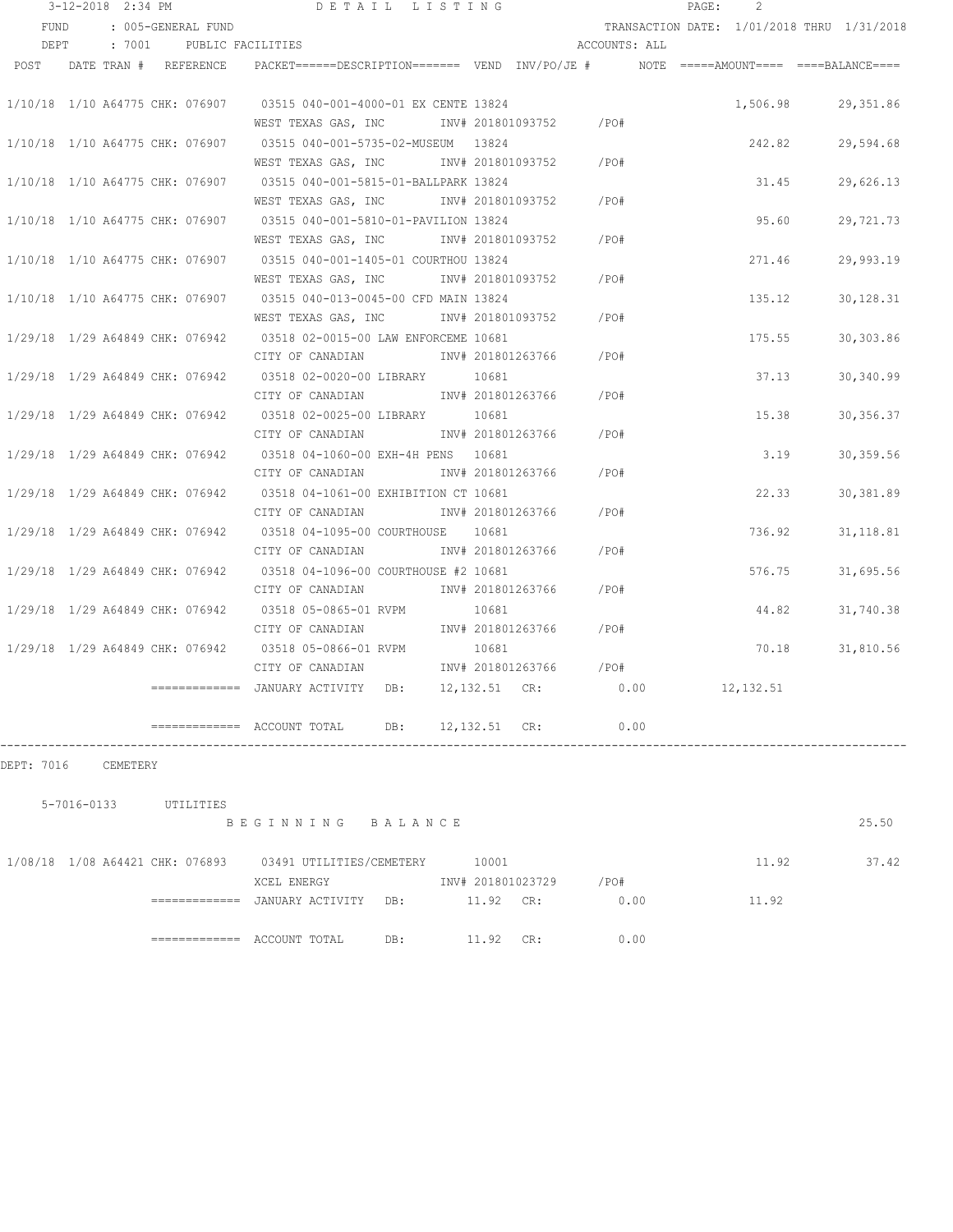|                               |  | 3-12-2018 2:34 PM           | DETAIL LISTING                                                                                                                                                                                                                |             |               | PAGE:<br>3                                 |                  |
|-------------------------------|--|-----------------------------|-------------------------------------------------------------------------------------------------------------------------------------------------------------------------------------------------------------------------------|-------------|---------------|--------------------------------------------|------------------|
|                               |  | FUND : 005-GENERAL FUND     |                                                                                                                                                                                                                               |             |               | TRANSACTION DATE: 1/01/2018 THRU 1/31/2018 |                  |
|                               |  | DEPT : 7016 CEMETERY        |                                                                                                                                                                                                                               |             | ACCOUNTS: ALL |                                            |                  |
|                               |  |                             | POST DATE TRAN # REFERENCE PACKET======DESCRIPTION======= VEND INV/PO/JE # NOTE =====AMOUNT==== ====BALANCE====                                                                                                               |             |               |                                            |                  |
|                               |  |                             |                                                                                                                                                                                                                               |             |               |                                            |                  |
|                               |  |                             | 000 ERRORS IN THIS REPORT! $*-*-*-*-*-*-*-*-*-*-*-*-*-*-**$                                                                                                                                                                   |             |               |                                            |                  |
|                               |  |                             | ** REPORT TOTALS ** --- DEBITS --- -- -- CREDITS ---                                                                                                                                                                          |             |               |                                            |                  |
|                               |  |                             | BEGINNING BALANCES:                                                                                                                                                                                                           | 19, 703. 55 |               | 0.00                                       |                  |
|                               |  |                             | REPORTED ACTIVITY: 12, 144.43                                                                                                                                                                                                 |             |               | 0.00                                       |                  |
|                               |  |                             | ENDING BALANCES: The Same of the Second Second Second Second Second Second Second Second Second Second Second Second Second Second Second Second Second Second Second Second Second Second Second Second Second Second Second | 31,847.98   | 0.00          |                                            |                  |
|                               |  |                             | TOTAL FUND ENDING BALANCE: 31,847.98                                                                                                                                                                                          |             |               |                                            |                  |
| FUND: 010-AIRPORT             |  |                             |                                                                                                                                                                                                                               |             |               |                                            |                  |
| DEPT: 7010 AIRPORT            |  |                             |                                                                                                                                                                                                                               |             |               |                                            |                  |
|                               |  | 5-7010-0133 UTILITIES       |                                                                                                                                                                                                                               |             |               |                                            |                  |
|                               |  |                             | BEGINNING BALANCE                                                                                                                                                                                                             |             |               |                                            | 1,985.82         |
|                               |  |                             | 1/08/18  1/08  A64413  CHK: 001278   03499  04-1056-00  AIRPORT  APT   10681                                                                                                                                                  |             |               |                                            | 3.19 1,989.01    |
|                               |  |                             | CITY OF CANADIAN                INV# 201801023731         /PO#                                                                                                                                                                |             |               |                                            |                  |
|                               |  |                             | 1/08/18 1/08 A64413 CHK: 001278 03499 04-1058-00 PILOTS LOUNGE 10681                                                                                                                                                          |             |               | 156.31                                     | 2,145.32         |
|                               |  |                             | CITY OF CANADIAN                         INV# 201801023731           /PO#                                                                                                                                                     |             |               |                                            |                  |
|                               |  |                             | 1/10/18 1/10 A64770 CHK: 001283 03515 NORTH PLAINS ELECTRIC CO 12592                                                                                                                                                          |             |               | 723.85                                     | 2,869.17         |
|                               |  |                             | NORTH PLAINS ELECTRIC CO- INV# 201801093754                                                                                                                                                                                   |             | /PO#          |                                            |                  |
|                               |  |                             | 1/29/18 1/29 A64831 CHK: 001288 03520 04-1056-00 AIRPORT APT 10681                                                                                                                                                            |             |               | 3.19                                       | 2,872.36         |
|                               |  |                             | CITY OF CANADIAN 1NV# 201801263767 / PO#                                                                                                                                                                                      |             |               |                                            |                  |
|                               |  |                             |                                                                                                                                                                                                                               |             |               |                                            |                  |
|                               |  |                             | 1/29/18 1/29 A64831 CHK: 001288 03520 04-1058-00 PILOTS LOUNGE 10681                                                                                                                                                          |             |               |                                            | 2,881.93<br>9.57 |
|                               |  |                             | CITY OF CANADIAN 1NV# 201801263767 / PO#                                                                                                                                                                                      |             |               |                                            |                  |
|                               |  |                             | =============   JANUARY  ACTIVITY     DB:               896.11     CR:                                                                                                                                                        |             | 0.00          | 896.11                                     |                  |
|                               |  |                             | ============ ACCOUNT TOTAL DB: 896.11 CR: 0.00                                                                                                                                                                                |             |               |                                            |                  |
|                               |  |                             |                                                                                                                                                                                                                               |             |               |                                            |                  |
|                               |  |                             | ** REPORT TOTALS ** --- DEBITS --- -- -- CREDITS ---                                                                                                                                                                          |             |               |                                            |                  |
|                               |  |                             | BEGINNING BALANCES:                                                                                                                                                                                                           | 1,985.82    |               | 0.00                                       |                  |
|                               |  |                             | REPORTED ACTIVITY:                                                                                                                                                                                                            | 896.11      |               | 0.00                                       |                  |
|                               |  |                             | ENDING BALANCES:                                                                                                                                                                                                              | 2,881.93    |               | 0.00                                       |                  |
|                               |  |                             | TOTAL FUND ENDING BALANCE:                                                                                                                                                                                                    | 2,881.93    |               |                                            |                  |
| FUND: 011-ROAD & BRIDGE PCT 1 |  |                             |                                                                                                                                                                                                                               |             |               |                                            |                  |
|                               |  | DEPT: 4011 ROAD & BRIDGE 1  |                                                                                                                                                                                                                               |             |               |                                            |                  |
|                               |  | 5-4011-0133 UTILITIES/PCT 1 |                                                                                                                                                                                                                               |             |               |                                            |                  |
|                               |  |                             | BEGINNING BALANCE                                                                                                                                                                                                             |             |               |                                            | 569.60           |
|                               |  |                             | 1/10/18 1/10 A64773 CHK: 076905 03515 PCT 1                                                                                                                                                                                   | 12592       |               |                                            | 123.86 693.46    |
|                               |  |                             | NORTH PLAINS ELECTRIC CO- INV# 201801093753 / PO#                                                                                                                                                                             |             |               |                                            |                  |
|                               |  |                             | 1/10/18 1/10 A64775 CHK: 076907 03515 040-001-3995-01-PCT 1 BA 13824                                                                                                                                                          |             |               | 121.38                                     | 814.84           |
|                               |  |                             | WEST TEXAS GAS, INC        INV# 201801093752      /PO#                                                                                                                                                                        |             |               |                                            |                  |
|                               |  |                             | ============= JANUARY ACTIVITY DB:                                                                                                                                                                                            | 245.24 CR:  | 0.00          | 245.24                                     |                  |
|                               |  |                             | $\texttt{-----}$ ============ ACCOUNT TOTAL DB: 245.24 CR:                                                                                                                                                                    |             | 0.00          |                                            |                  |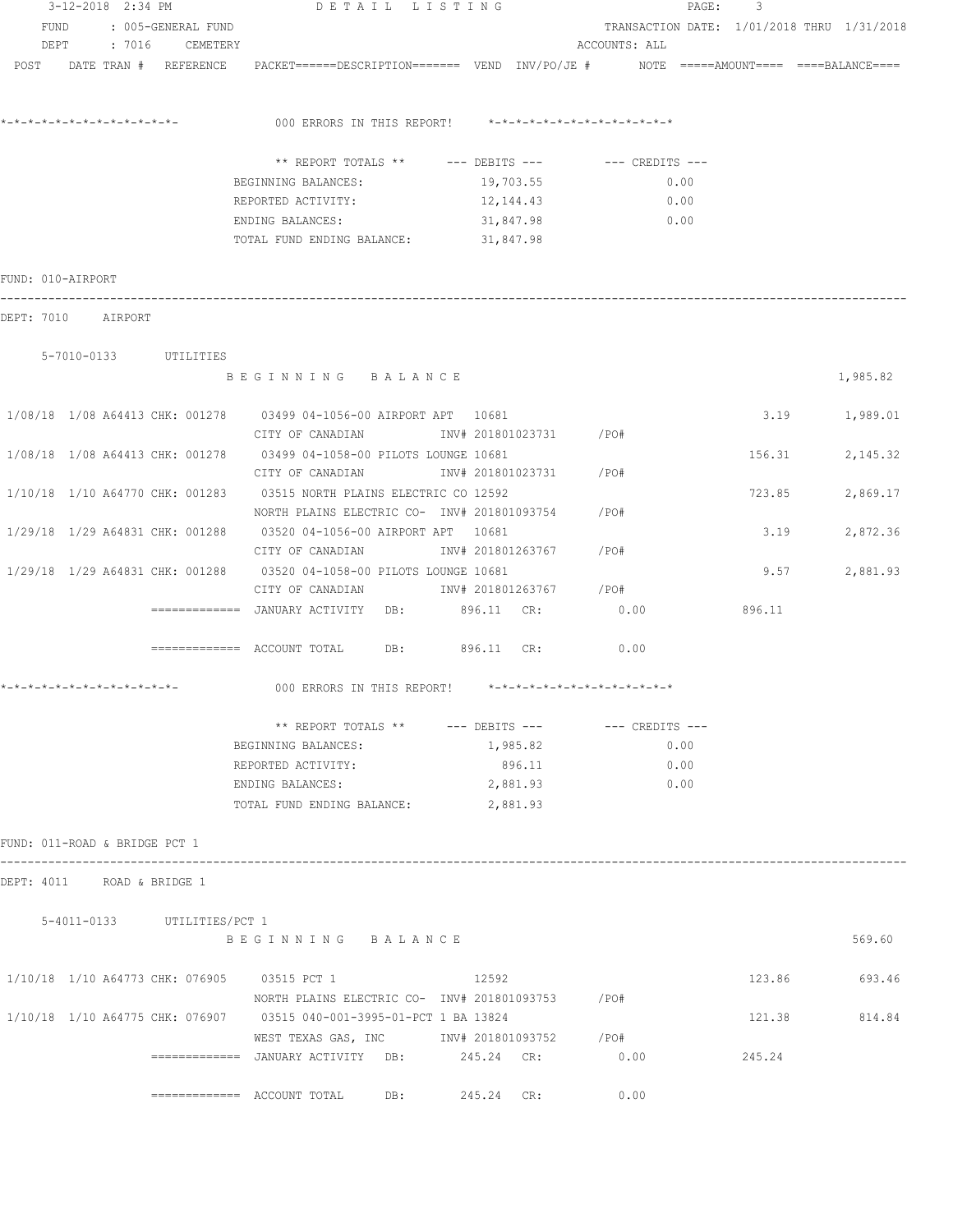| 3-12-2018 2:34 PM             |                                | DETAIL LISTING                                                                                                  |                                                      |                                            | PAGE: 4 |               |
|-------------------------------|--------------------------------|-----------------------------------------------------------------------------------------------------------------|------------------------------------------------------|--------------------------------------------|---------|---------------|
|                               | FUND : 011-ROAD & BRIDGE PCT 1 |                                                                                                                 |                                                      | TRANSACTION DATE: 1/01/2018 THRU 1/31/2018 |         |               |
|                               | DEPT : 4011 ROAD & BRIDGE 1    |                                                                                                                 |                                                      | ACCOUNTS: ALL                              |         |               |
|                               |                                | POST DATE TRAN # REFERENCE PACKET======DESCRIPTION======= VEND INV/PO/JE # NOTE =====AMOUNT==== ====BALANCE==== |                                                      |                                            |         |               |
|                               |                                |                                                                                                                 |                                                      |                                            |         |               |
| *-*-*-*-*-*-*-*-*-*-*-*-*-*-  |                                | 000 ERRORS IN THIS REPORT! *-*-*-*-*-*-*-*-*-*-*-*-*-*-                                                         |                                                      |                                            |         |               |
|                               |                                |                                                                                                                 | ** REPORT TOTALS ** --- DEBITS --- -- -- CREDITS --- |                                            |         |               |
|                               |                                | BEGINNING BALANCES:<br>REPORTED ACTIVITY:                                                                       | 569.60<br>245.24                                     | 0.00<br>0.00                               |         |               |
|                               |                                | ENDING BALANCES:                                                                                                | 814.84                                               | 0.00                                       |         |               |
|                               |                                | TOTAL FUND ENDING BALANCE: 814.84                                                                               |                                                      |                                            |         |               |
| FUND: 012-ROAD & BRIDGE PCT 2 |                                |                                                                                                                 |                                                      |                                            |         |               |
| DEPT: 4012 ROAD & BRIDGE 2    |                                |                                                                                                                 |                                                      |                                            |         |               |
|                               | 5-4012-0133 UTILITIES/PCT 2    |                                                                                                                 |                                                      |                                            |         |               |
|                               |                                | BEGINNING BALANCE                                                                                               |                                                      |                                            |         | 354.80        |
|                               |                                | 1/10/18 1/10 A64773 CHK: 076905 03515 PCT 2<br>NORTH PLAINS ELECTRIC CO- INV# 201801093753 / PO#                | 12592                                                |                                            |         | 179.25 534.05 |
|                               |                                | ============ JANUARY ACTIVITY DB: 179.25 CR: 0.00                                                               |                                                      |                                            | 179.25  |               |
|                               |                                | ============ ACCOUNT TOTAL DB: 179.25 CR: 0.00                                                                  |                                                      |                                            |         |               |
|                               |                                |                                                                                                                 |                                                      |                                            |         |               |
|                               |                                |                                                                                                                 | ** REPORT TOTALS ** --- DEBITS --- -- -- CREDITS --- |                                            |         |               |
|                               |                                | BEGINNING BALANCES:                                                                                             | 354.80                                               | 0.00                                       |         |               |
|                               |                                | REPORTED ACTIVITY:                                                                                              | 179.25                                               | 0.00                                       |         |               |
|                               |                                | ENDING BALANCES:                                                                                                | 534.05                                               | 0.00                                       |         |               |
|                               |                                | TOTAL FUND ENDING BALANCE: 534.05                                                                               |                                                      |                                            |         |               |
| FUND: 013-ROAD & BRIDGE PCT 3 |                                |                                                                                                                 |                                                      |                                            |         |               |
| DEPT: 4013 ROAD & BRIDGE 3    |                                |                                                                                                                 |                                                      |                                            |         |               |
|                               | 5-4013-0133 UTILITIES/PCT 3    |                                                                                                                 |                                                      |                                            |         |               |
|                               |                                | BEGINNING BALANCE                                                                                               |                                                      |                                            |         | 510.47        |
|                               |                                | 1/10/18 1/10 A64773 CHK: 076905 03515 PCT 3                                                                     | 12592                                                |                                            | 259.27  | 769.74        |
|                               |                                | NORTH PLAINS ELECTRIC CO- INV# 201801093753 / PO#                                                               |                                                      |                                            |         |               |
|                               |                                | =============   JANUARY  ACTIVITY     DB:               259.27     CR:                                          |                                                      | 0.00                                       | 259.27  |               |
|                               |                                |                                                                                                                 | 259.27 CR:                                           | 0.00                                       |         |               |